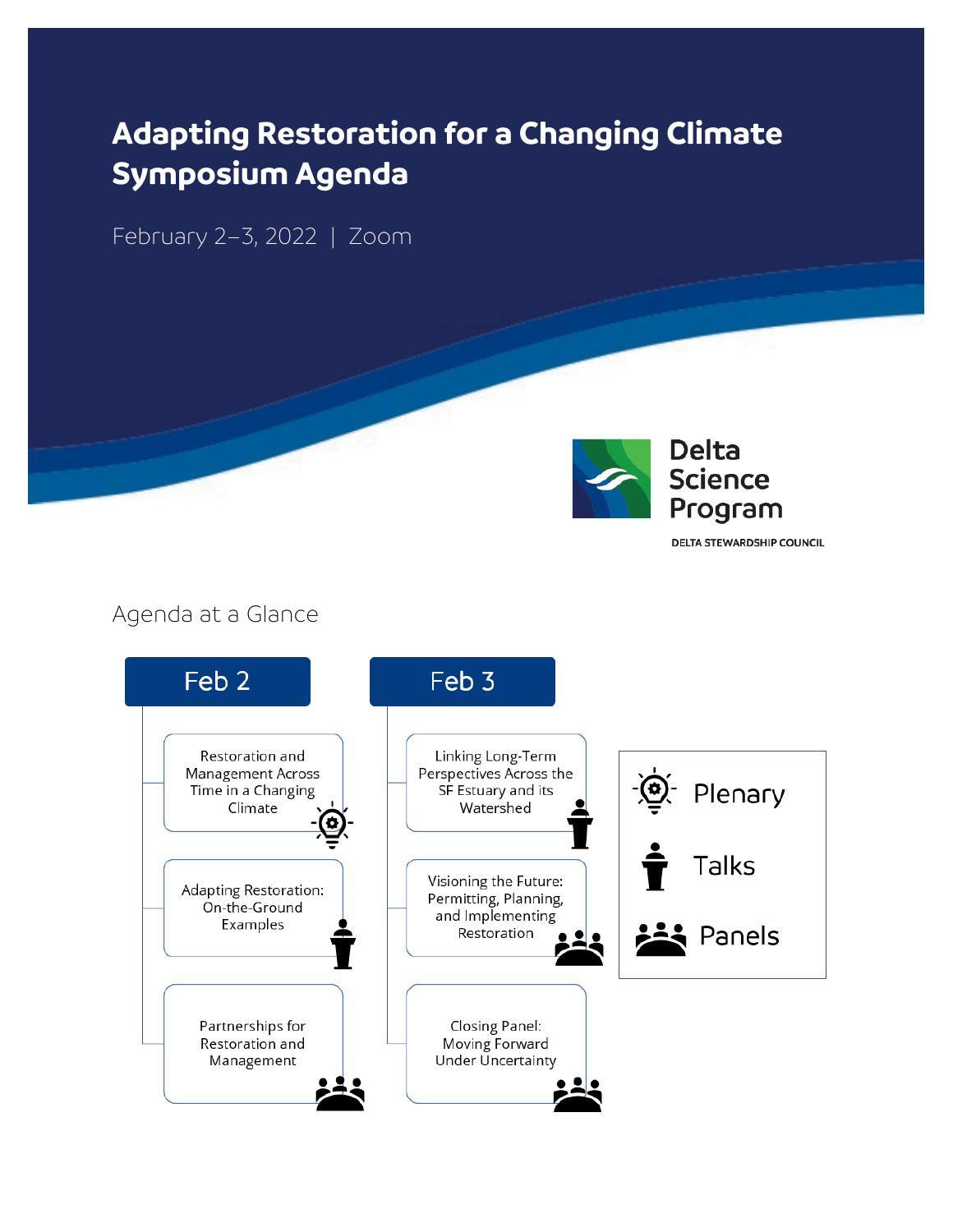## Day 1 – February 2, 2022

### Overview

This symposium will explore how restoration projects are incorporating climate change considerations into their planning and implementation in the San Francisco Estuary and beyond. To address this issue, sessions will focus on implementation and science at the project level, and the social and political dimensions that shape projects. Presenters will consider their projects 20, 50, and 100 years in the future. To facilitate cross-system learning, presentations will incorporate examples from the San Francisco Estuary, its watershed, and relevant coastal areas.

Day one will feature plenary sessions on the big picture of managing ecosystems over long time scales. Subsequent sessions will focus on incorporating climate change into restoration project design and the importance of partnerships for developing effective projects. Day two will begin with presentations on issues facing systems across the watershed, from the headwaters to the coast, and conclude with a panel discussion visioning future directions that could better facilitate long-term perspectives into restoration project planning and permitting.

- 9:00 **Forum overview** Dylan Chapple, Delta Science Program
- 9:05 **Welcome** Laurel Larsen, Delta Science Program
- 9:10 **Symposium Engagement Tools** Jennica Moffat, Delta Science Program

## Plenary Session: Restoration and management across time in a changing climate

The opening session will narrate the importance of thinking across multiple nested timescales to plan restoration and management actions that will be able to adapt to climate change. Emphasis will be on lessons learned and pieces of history that remain relevant to adaptive management now and into the future. This session will establish the theme of looking ahead 20, 50, and 100 years to imagine futures as they relate to ecological restoration.

Moderator: Dylan Chapple, Delta Science Program

- 9:15 **Introduction**  Dylan Chapple, Delta Science Program
- 9:20 **Title TBD** Corrina Gould, Sogorea Te' Land Trust
- 9:40 **CA Natural Resources Agency 30x30 Initiative and Climate Change** Jennifer Norris, California Natural Resources Agency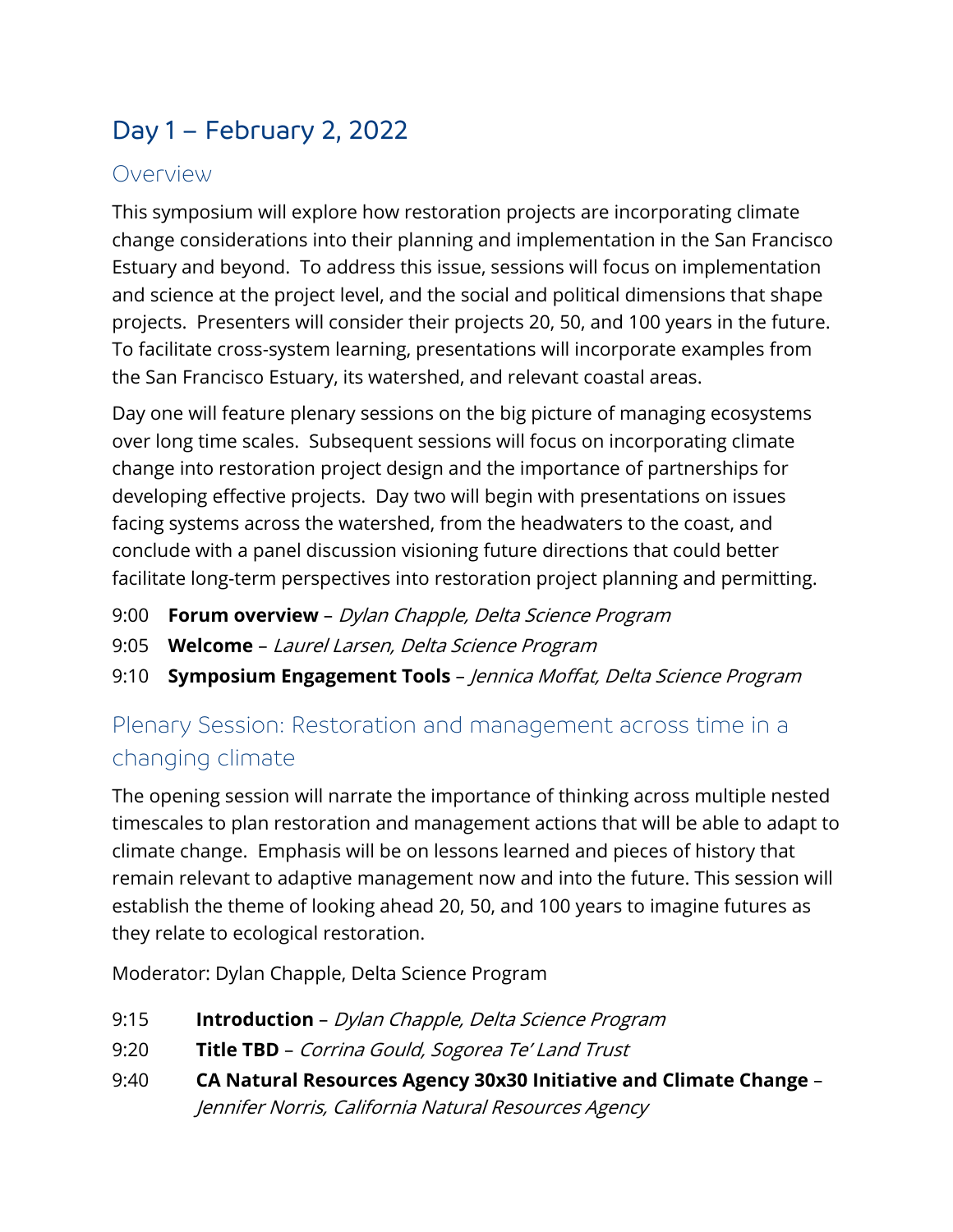- 9:50 **The State of Water: the art and science of biogeography across the Bay-Delta and beyond** – Obi Kaufmann, artist and author
- 10:10 **Restoration futures in the SF Estuary** Letitia Grenier and Josh Collins, San Francisco Estuary Institute
- 10:45 **Break**

### Day 1, Session 1: On the ground examples

Building on the broad scope discussed in the plenary session, this session will present "on-the-ground" examples of how climate change is being integrated into restoration implementation and planning. Speakers will give a brief overview of their project goals, objectives, and planning horizons, and provide a look ahead on potential futures for their projects across the next 20, 50, and 100 years. How could the project or effort change, and how could proactive planning ensure that ecological function is still maintained? Individual talks will share key challenges, highlights, and/or lessons learned. Talks will be followed by a panel discussion with the speakers.

Moderator: Marilyn Latta, California State Coastal Conservancy

- 10:55 **Techniques for Shoreline Resilience** Kathy Boyer, San Francisco State **University**
- 11:10 **Horizontal Levees: Planning and Practice**  Peter Baye, Consultant
- 11:20 **Habitat Linkages for Landscape Resilience** Stuart Siegel, San Francisco Bay National Estuarine Research Reserve
- 11:30 **Eco-cultural restoration at Bushy Lake**  Michelle Stevens, CSU Sacramento
- 11:40 **Floating Marshes - can this historic ecosystem play a critical role in solving productivity, carbon capture and subsidence control needs?** – Curt Schmutte, Metropolitan Water District Consultant
- 11:50 **Elkhorn Slough Tidal Wetland Resilience** Monique Fountain, Elkhorn Slough National Estuarine Research Reserve
- 12:00 **Tracking Accretion in Dynamic Tidal Landscapes** Karen Thorne, United States Geological Survey
- 12:10 **Panel Discussion**
- 12:30 **Lunch break**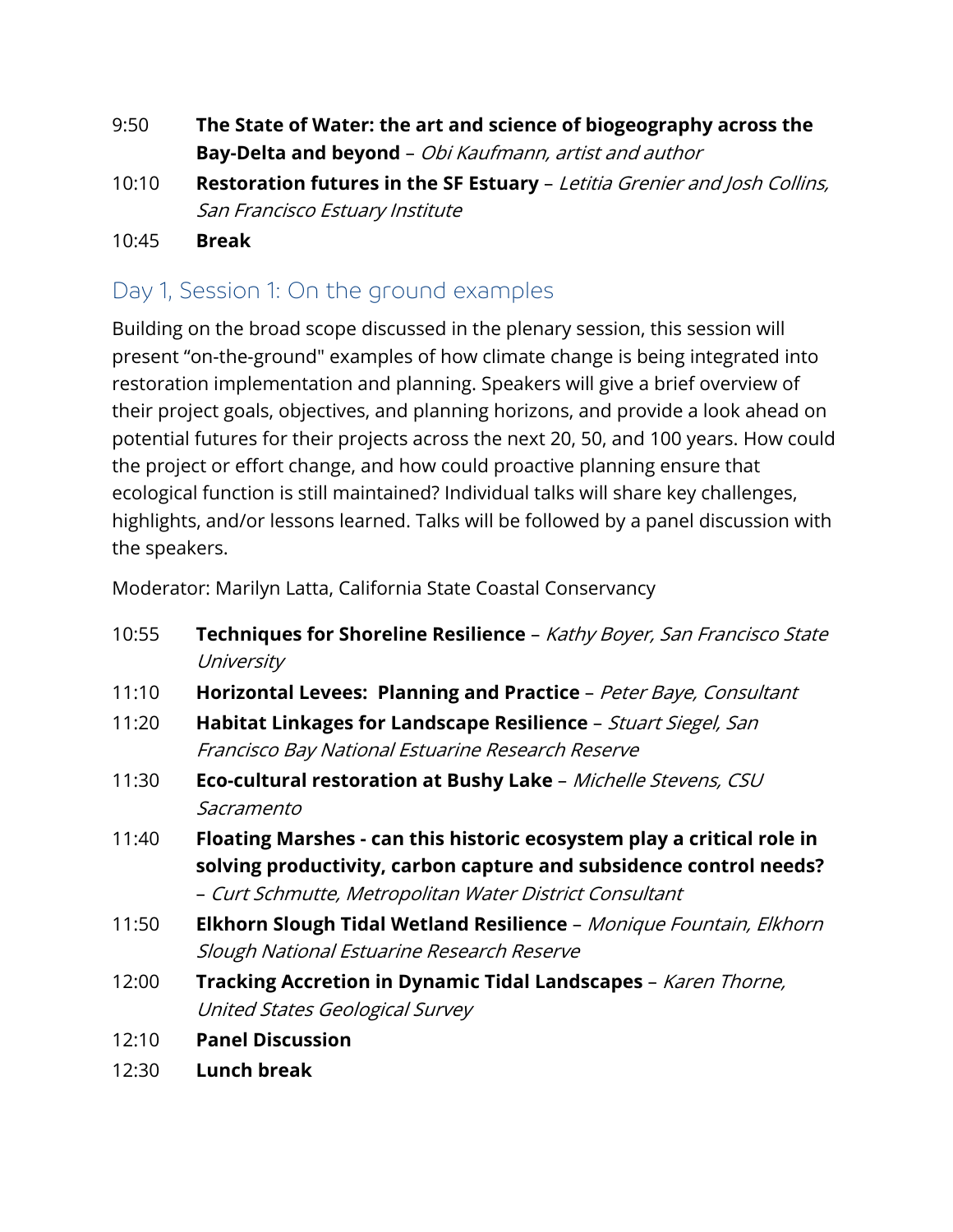## Day 1, Session 2: Panel: Partnerships for Adaptive Restoration

Building on the morning session's "on-the-ground" projects, this panel session will highlight the interconnected and multi-entity relationships that define restoration and showcase how these partnerships could be leveraged to best support incorporating climate change into restoration project planning. What are the social interactions that lead to a successful project? How could those relationships and systems be strengthened to improve restoration outcomes on 20, 50, and 100 year time horizons?

Moderator: Brett Milligan, UC Davis

- 1:30 **Overview**: Participatory goal setting and co-design under high uncertainty: the power of partnerships - Brett Milligan, UC Davis
- 1:50 **Introduction:** Panelists will give a brief overview of their work in preparation for the panel discussion.

#### 2:10 **Panel Discussion**

Phoenix Armenta, West Oakland Environmental Indicators Project Don Hankins, CSU Chico Campbell Ingram, Delta Conservancy Jessica Law, The Sacramento Water Forum Michelle Stevens, CSU Sacramento

3:00 **Close**

## Day 2 – February 3, 2022

## Day 2, Session 1: Linking long-term perspectives across the San Francisco Estuary and its watershed

This session will zoom out to take a broad view of interacting issues from the headwaters of the SF Estuary's watershed to outer coastal areas. How do sediment, flows, and restoration projects interact across time in this highly connected, largescale system? How can climate change be incorporated into planning across the watershed at 20, 50, and 100 year timescales?

Moderator: John Callaway, University of San Francisco

9:00 **Overview** – John Callaway, University of San Francisco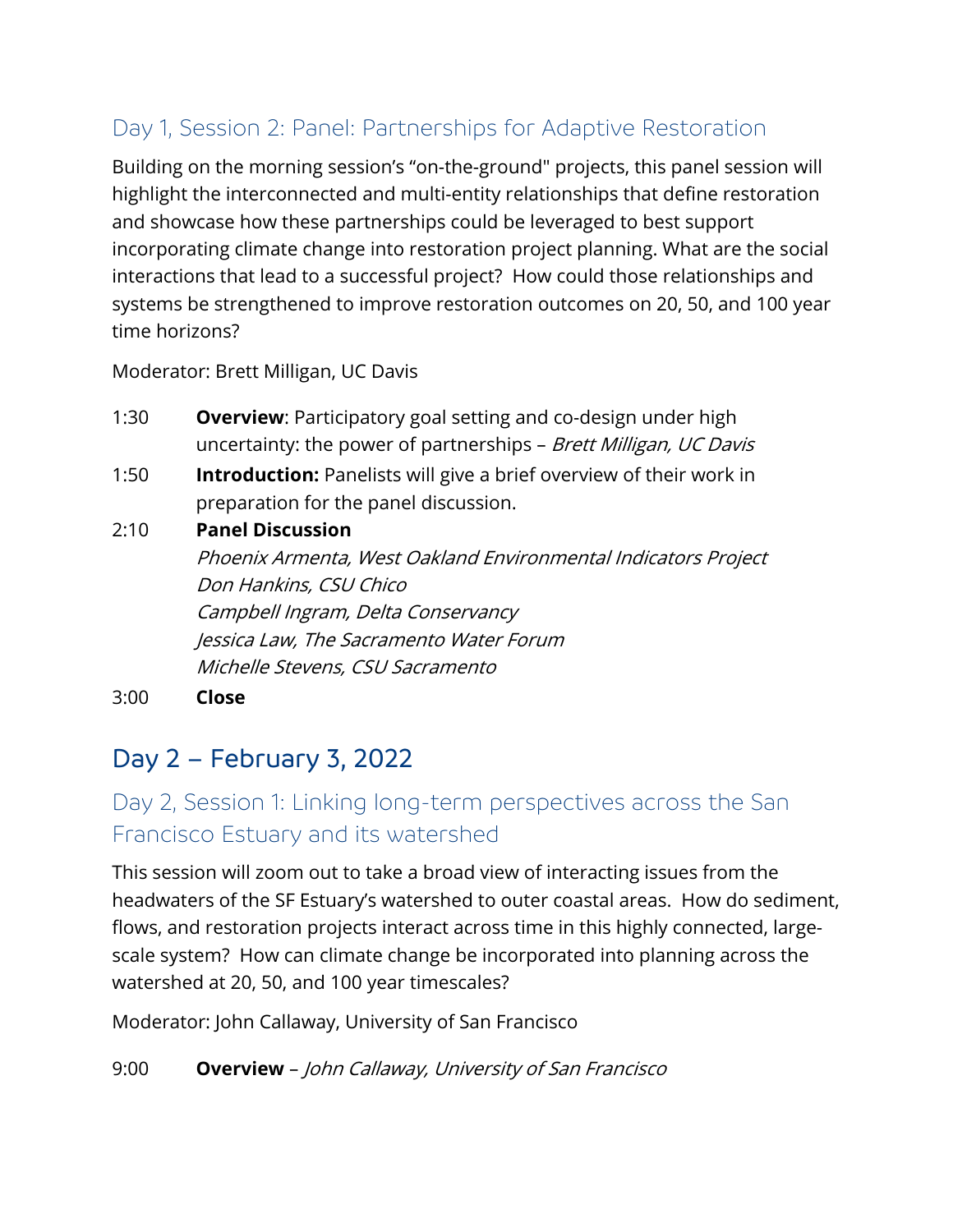- 9:10 **Climate Change Resilience in Sierra Meadows** Amy Merrill, American Rivers
- 9:20 **Restoring Flow Functionality in Dammed Rivers** Sarah Yarnell, Center for Watershed Science, UC Davis
- 9:30 **Mainstem River and Floodplain Restoration** Jacob Katz, Cal Trout
- 9:40 **Sediment for Survival in the SF Estuary** Scott Dusterhoff, San Francisco Estuary Institute
- 9:50 **Reconciling accretion models for Blue Carbon**  Lisamarie Windham-Myers, United States Geological Survey
- 10:00 **Panel**
- 10:40 **Break**

## Day 2, Session 2: Panel: visioning the future: permitting, planning, and implementing restoration

What would the ideal future look like for those permitting, planning, and implementing restoration in the system? What steps can be taken now to work towards these futures? What actions and frameworks can we employ to be best prepared to learn from implementation? How do we mindfully check that today's actions minimize unintended consequences and barriers to achieving favorable visions for the future across 20, 50, and 100 year timescales?

Moderator: Letitia Grenier, San Francisco Estuary Institute

10:50 **Introduction:** Panelists will give a brief overview of their work in preparation for the panel discussion.

#### 11:20 **Panel discussion**

Nahal Ghoghaie, Bay Conservation and Development Commission Brad Henderson, California Department of Fish and Wildlife Harriet Ross, Delta Stewardship Council Jeff Mount, Public Policy Institute of California Charlotte Biggs, Department of Water Resources Christina Toms, San Francisco Bay Regional Water Quality Control Board